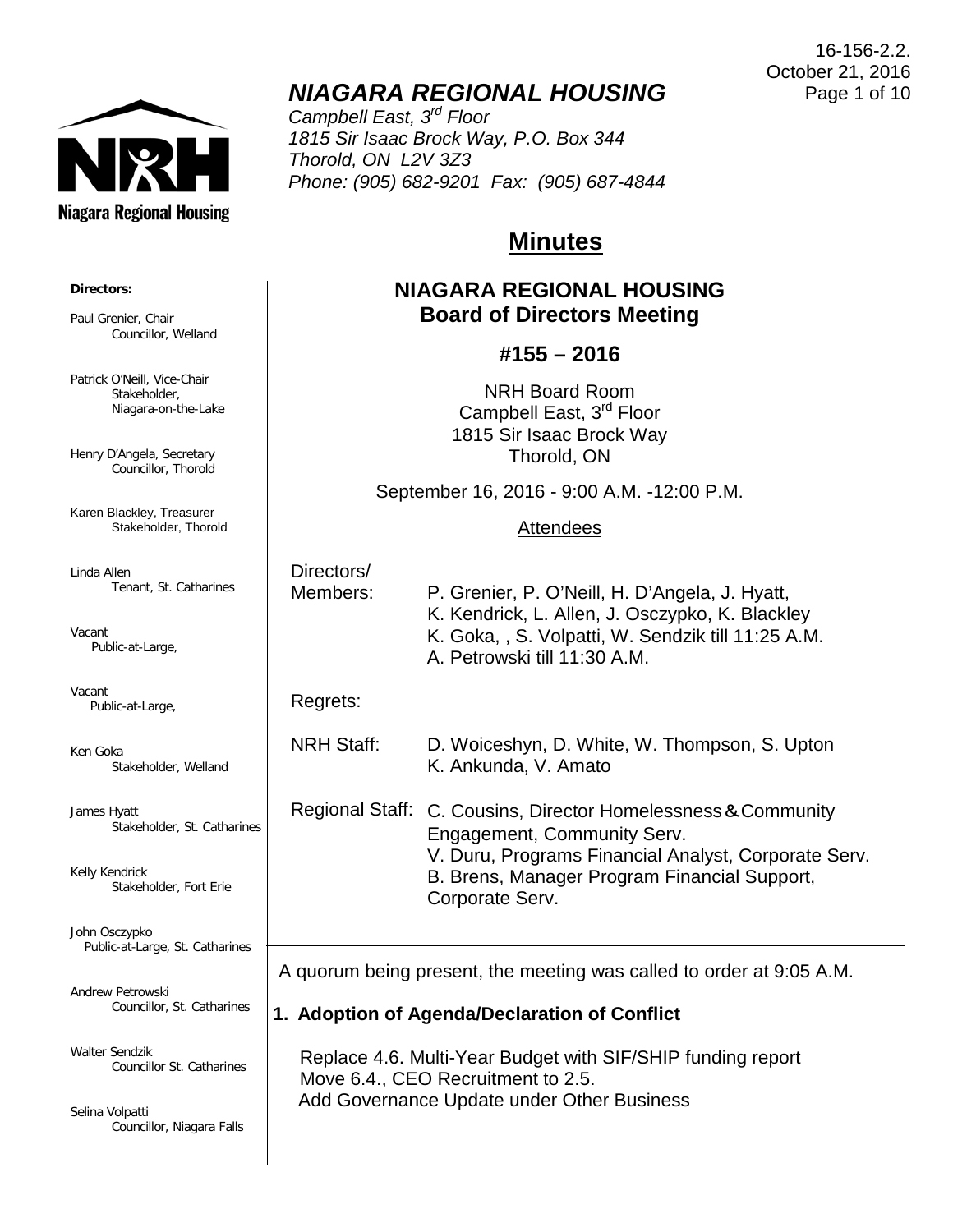*Moved by S. Volpatti Seconded by K. Kendrick*

#### *That the agenda be ADOPTED as amended.*

There were no conflicts of interest declared.

#### **2. Approval of Minutes**

- 2.1. Minutes of the June 17, 2016 Meeting
- 2.2. Minutes of the July 22, 2016 Meeting

Amend the minutes of the July 22, 2016 meeting to show that the Chair did not vote in 5.1.b. and 5.2.

*Moved by S. Volpatti Seconded by J. Hyatt*

 *That the minutes of the June 17 and July 22, 2016 meetings be ADOPTED as amended.* 

*CARRIED*

#### **Business Arising**

2.3. Housekeeping Item - Minutes of the May 20 & June 17, 2016 meetings & Co-Chair Tender Awards Committee - Report 16-155-2.3.

*Moved by S. Volpatti Seconded by J. Osczypko*

That NRH Board of Directors **APPROVE**:

- 1. That the minutes of the June 17, 2016 meeting indicate adoption of the May 20, 2016 minutes as presented; and,
- 2. That K. Goka be officially appointed as Co-Chair of the NRH Tender Awards Committee.

*CARRIED*

2.4. Habitat for Humanity – Report 16-155-2.4.2.

2.4.1. Temporarily Suspend Rules of Procedure section 11.7. d

*Moved by A. Petrowski Seconded by W. Sendzik* *CARRIED*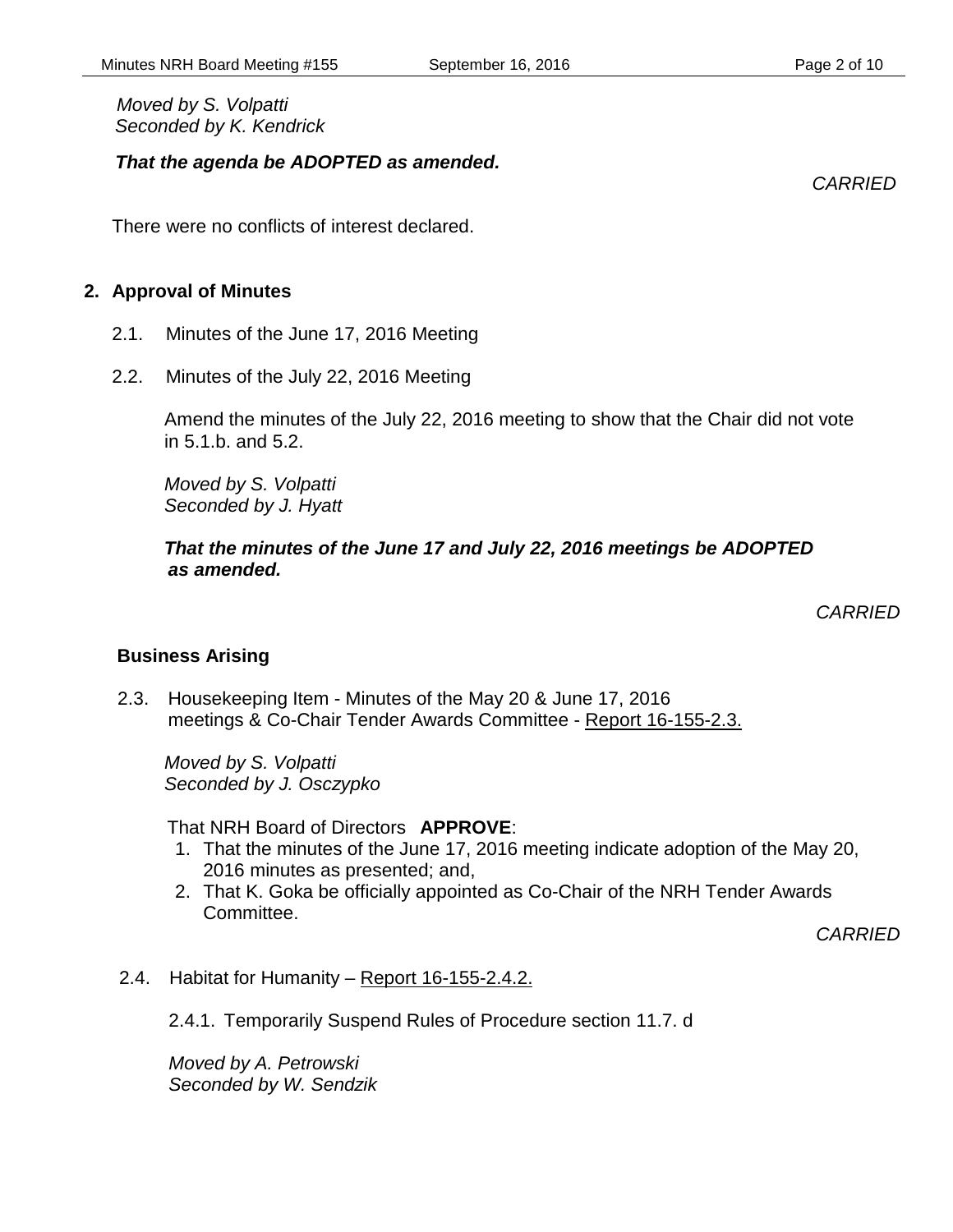#### *That the Niagara Regional Housing Board of Directors temporarily suspend the NRH Procedural Guidelines to allow for reconsideration of the Habitat IAH-E funding allocation.*

*CARRIED*

2.4.2. Reconsideration of Motion Regarding Homeownership - IAH-E funding allocation for Habitat for Humanity (April 15, 2016 meeting item 4.3.; May 20, 2016 meeting item 2.3.1.b)

*Moved by J. Hyatt Seconded by W. Sendzik*

#### *That the NRH Board of Directors RECONSIDER the Homeownership-IAH-E funding allocation for Habitat for Humanity.*

At least two-thirds of those present having voted in favour of the motion to reconsider; the Chair declared it

*CARRIED*

2.4.2.a. *Moved by J. Hyatt Seconded by W. Sendzik*

- *1) That the Niagara Regional Housing Board of Directors APPROVES the 2016/2017 allocation of \$100,000 for Habitat for Humanity identified in report NRH 2-2015 for year-3 IAH-E funding to provide down payment assistance to 4 houses at \$25,000 each; and,*
- *2) That staff be directed to PREPARE a written agreement between NRH and Habitat for the remaining 3 years of funding 2017/2018, 2018/2019 and 2019/2020, to match the Welcome Home Niagara Program requirements; and,*
- *3) That the agreement comes back to the Board for the January 2017 meeting.*

*CARRIED*

S. Volpatti requested that it be noted in the minutes that she voted against the motion.

2.5. CEO Recruitment – Update

D. Woiceshyn advised that six submissions had been received in response to the request for quotes. She asked how the Board wished to proceed; create a Recruitment Committee or have the entire Board review the submissions. Another possibility would be two committees, one to select the recruitment firm and different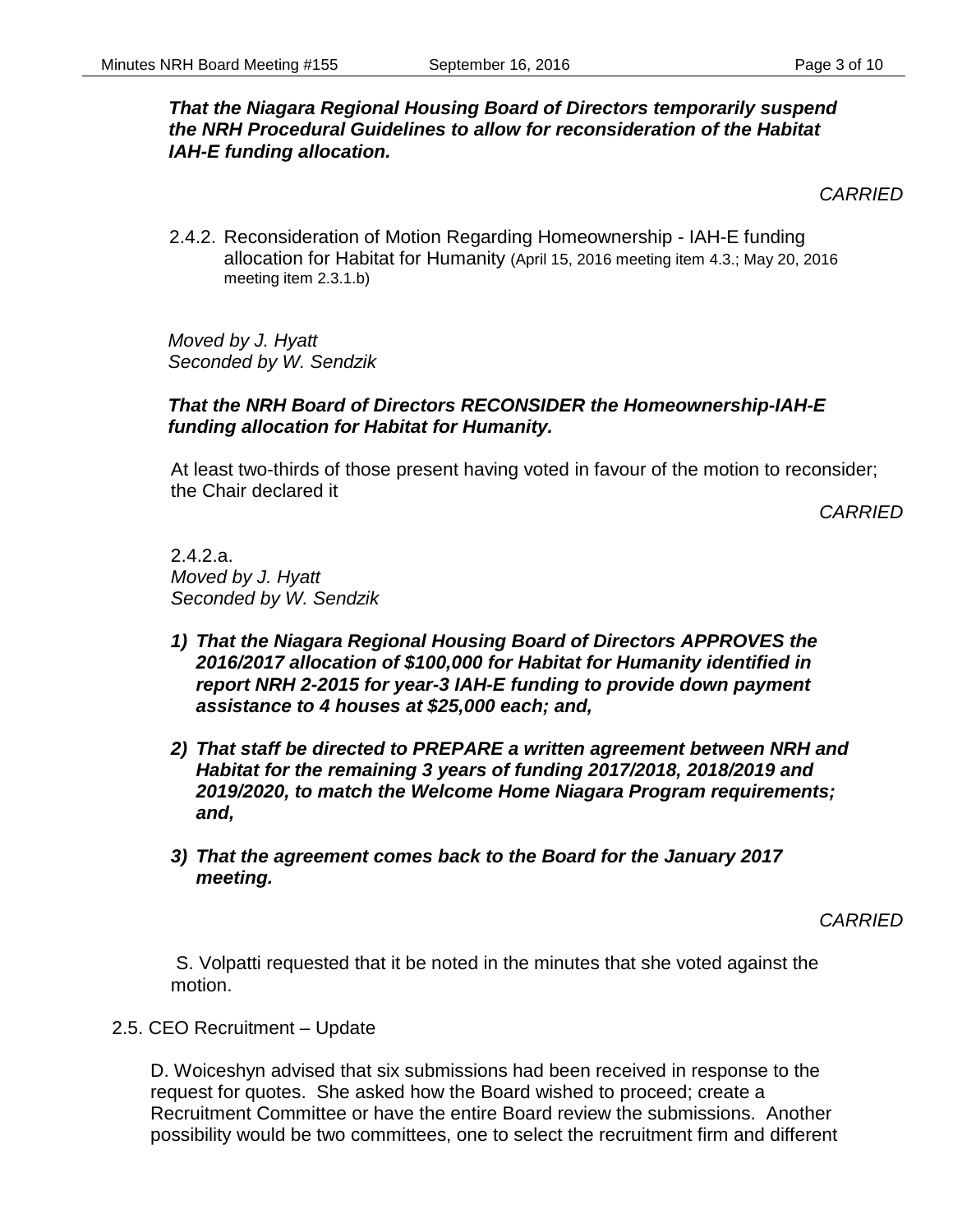committee to interview perspective applicants. In the past, a Recruitment Committee was formed that did both, it consisted of the Executive Committee plus one other Director and an alternate. For consistency, the alternate attended all meetings but did not vote unless one of committee members was unable to attend.

*Moved by W. Sendzik Seconded by J. Osczypko*

#### *That the NRH Board of Directors APPROVE the creation of a committee to select a search firm*.

A recorded vote was requested, the Directors voted as follows:

Voting FOR the motion (8): L. Allen, J. Hyatt, P. O'Neill, J. Osczypko, A. Petrowski, W. Sendzik, S. Volpatti, P. Grenier

Voting AGAINST the motion (4): K. Blackley, H., D'Angela, K. Goka, K. Kendrick,

The Chair declared it

2.5.a. *Moved by S. Volpatti Seconded by K. Blackley*

#### *That the above motion be AMENDED to state that the committee consist of the Executive plus one and an alternate.*

*CARRIED*

*CARRIED*

 $2.5.b.$ S. Volpatti nominated A. Petrowski to serve on the committee K. Blackley nominated J. Hyatt to serve on the committee

Both accepted.

*Moved by S. Volpatti Seconded by K. Blackley*

*That the nominations to the Recruitment Committee be closed.*

*CARRIED*

#### *All AGREED that A. Petrowski and J. Hyatt in addition to the Executive Committee members, be appointed to the Recruitment Committee.*

The committee will first meet to determine the selection criteria and scoring matrix to be used and then they will be provided with the summary sheet and full submissions. Staff to send out scoring matrix used previously for any edits.

Action by: V. Amato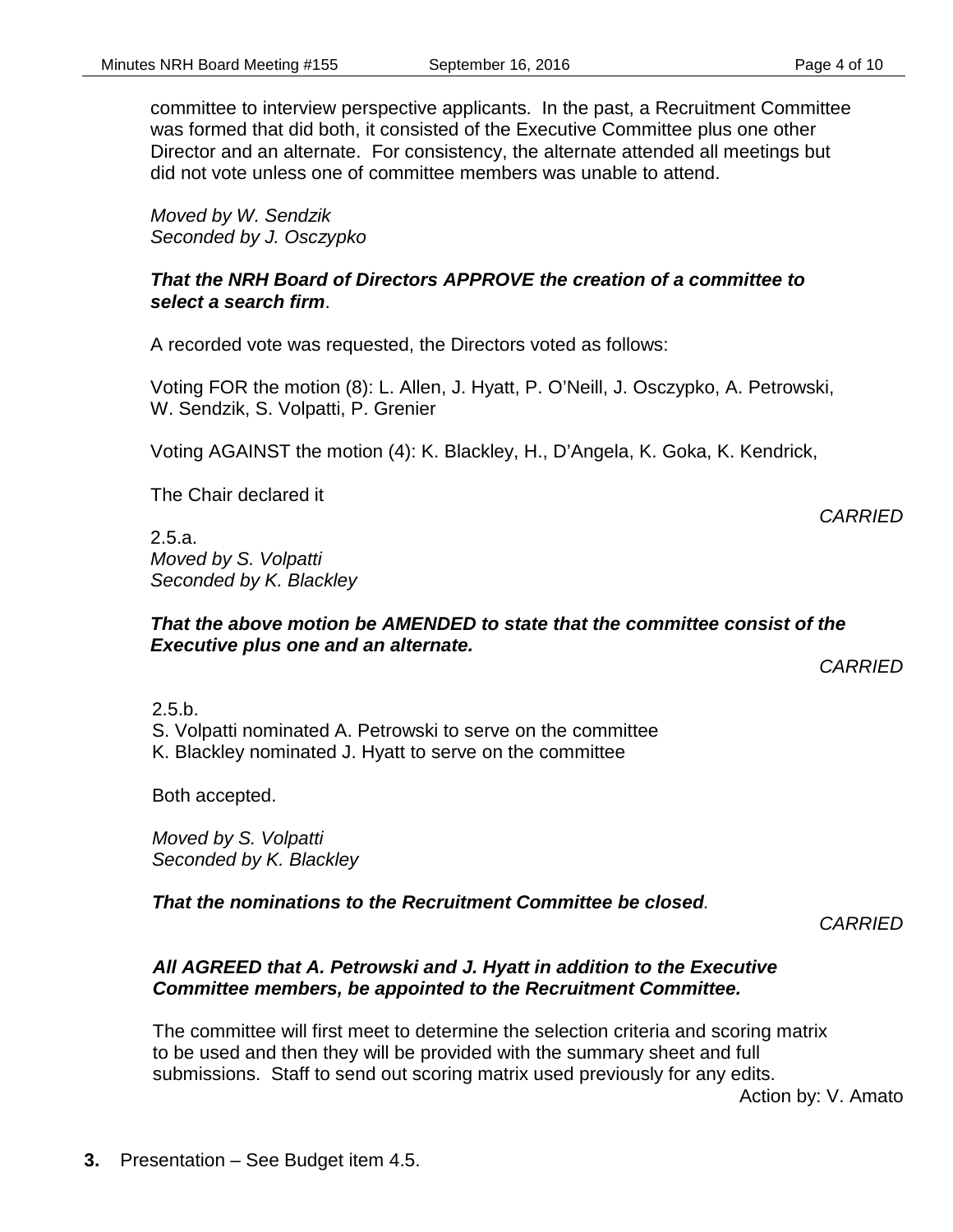#### **4. Staff Reports**

4.1. NRH 2<sup>nd</sup> Quarter 2016 Report to Board and Council – Report 16-155-4.1.

W. Thompson requested feedback on new look of the report with compendium at the back explaining NRH programs and services.

*Moved by K. Kendrick Seconded by K. Blackley*

*That Niagara Regional Housing Quarterly Report April 1 to June 30, 2016 be APPROVED and FORWARDED to the Public Health and Social Services Committee and subsequently to Regional and Municipal Councils for information; with page 9 annotated: "only represents people who applied for housing" & with Housing First put back into main body of the report.*

*CARRIED*

4.2. Bad Debt Write-offs – Report 16-155-4.2.

*Moved by S. Volpatti Seconded by K. Goka*

#### *That the Niagara Regional Housing Board of Directors APPROVES the 2015 write-off, pursuant to the write-off policy in the amount of \$124,257.08 for:*

- *\$ 15,530.87 early write-offs (deported, deceased and bankrupt), and*
- *\$ 108,726.21 for those former tenant accounts which have been in collection for more than 2 years and have had no activity since December 31st, 2013.*

*CARRIED*

#### 4.3. Draft 2017 Capital Budget – Report 16-155-4.3.

*Moved by K. Blacklay Seconded by K. Kendrick*

*That Niagara Regional Housing Board of Directors APPROVES the Proposed NRH 2017 Capital Budget as presented in the amount of \$8,004,190 gross, or \$6,126,073 net of federal funding & capital reserves, consisting of, Debt - \$6.1 M, Federal - \$0.8 M, Reserve - \$1.08 M.*

*CARRIED*

Staff advised that NRH is participating in the Region's Capital Asset Management Strategy.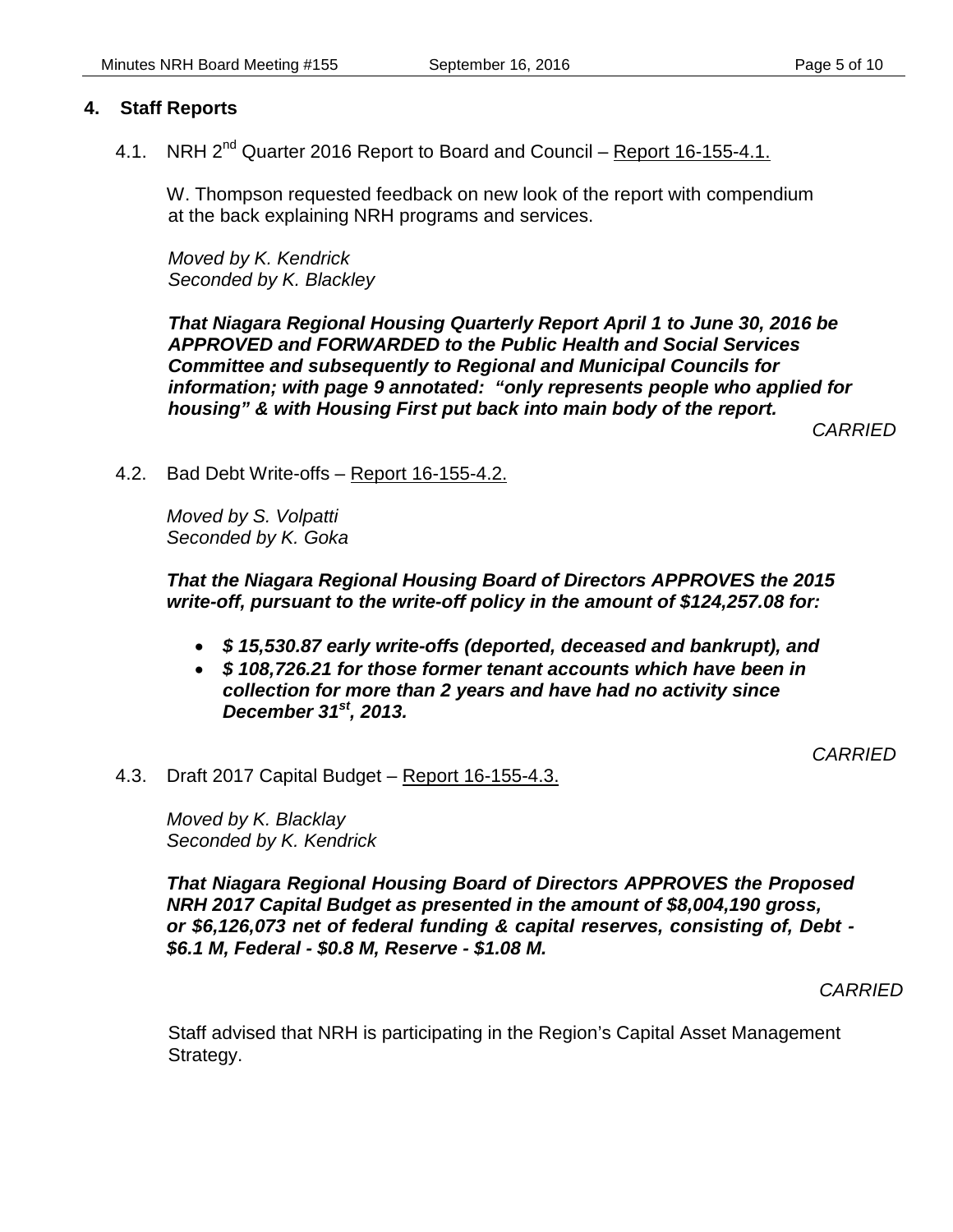4.4. Projected 10-Year Capital Budget – Report 16-155-4.4.

*Moved by K. Kendrick Seconded by K. Blackley*

#### *That NRH Board of Directors APPROVES the Proposed 10-Year Capital Plan for submission to Regional Council for final approval.*

*CARRIED*

#### 4.5. Draft 2017 Operating Budget – Report 16-155-4.5.

V. Duru narrated a slide presentation of increases and decreases to account lines. Some increases are legislated, others are necessary to carry on business. Taxes have contributed to the budget increase. A budget reduction target of \$871 thousand would be required to achieve 1% budget guidance.

Last year, in order to meet 0% guidance NRH made budget cut, and advised at the time that it was not sustainable.

NRH Capital Reserve is severely underfunded in relation to the value of properties. Housing Providers are legislated to put a specific % into Capital Reserves each year; there is no such legislation for the former public housing units.

NRH is under staffed for the programs/services it provides. A Case Load Capacity Review is being performed by Ernst and Young.

*Moved by A. Petrowski Seconded by K. Kendrick*

### *That Niagara Regional Housing Board of Directors APPROVE the Proposed 2017 Operating Budget excluding allocated costs. And further, preparation of a roster of options for potential budget cuts.*

*CARRIED*

Action by: D. Woiceshyn

W. Sendzik left the meeting at 11:25 A.M.

4.6. Social Housing Infrastructure (SIF)-Social Housing Improvement Program (SHIP) – Report 16-155-4.6.

*Moved by S. Volpatti Seconded by H. D'Angela*

- *1. That the Niagara Regional Housing Board of Directors RECEIVES this report for information.*
- *2. That the Niagara Regional Housing Board of Directors APPROVES an adjustment to the NRH 2016 Capital Budget to account for the receipt of*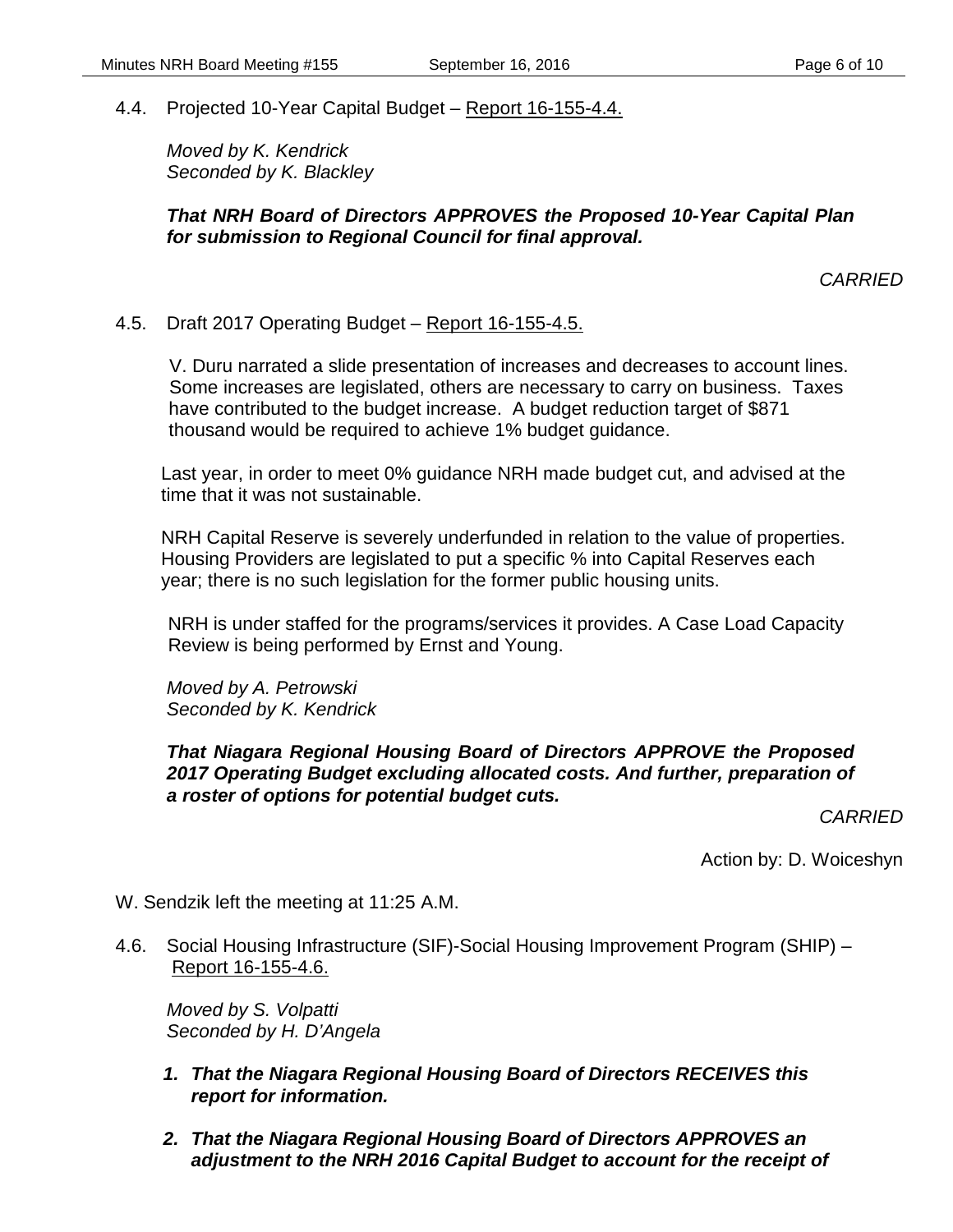*CARRIED*

*\$1.2 million in funding under the SHIP program for the Public Housing Stock.* 

A. Petrowski left the meeting at 11:30 A.M.

#### **5. New Business**

5.1. There was no new business.

## 6. **Chief Executive Officer's Report**

- 6.1. Financial Statements as at June 30, 2016 Report 16-155-6.1.
- 6.2. Financial Statements as at July 31, 2016 Report 16-155-6.2.

*Moved by K. Blackley Seconded by H. D'Angela*

#### *That the NRH Board of Directors APPROVE the Financial Statements as at June 30 and July 31, 2016.*

*CARRIED*

6.3. Appointment to Investment Committee to replace B. Carroll

*Moved by H. D'Angela Seconded by P. O'Neill*

### *That NRH Board of Directors APPOINT K. Blackley to the Investment Committee.*

CARRIED

*All AGREED to move the closed session to the end of the meeting.*

- 10. Other Business
	- 10.1. Homeless

NRH's waiting list only records those who have applied and are waiting for housing, in the Homeless status numbers. These people may be living with friends or family, or actually be out on the street. There have been cases were people with Homeless statue were offered a unit but refused, and continue to live on the street.

*Moved by S. Volpatti Seconded by K. Blackley*

*NRH work with community services to quantify the unmet housing needs not currently captured by NRH reporting.*

> *CARRIED* Action by: S. Upton with C. Cousins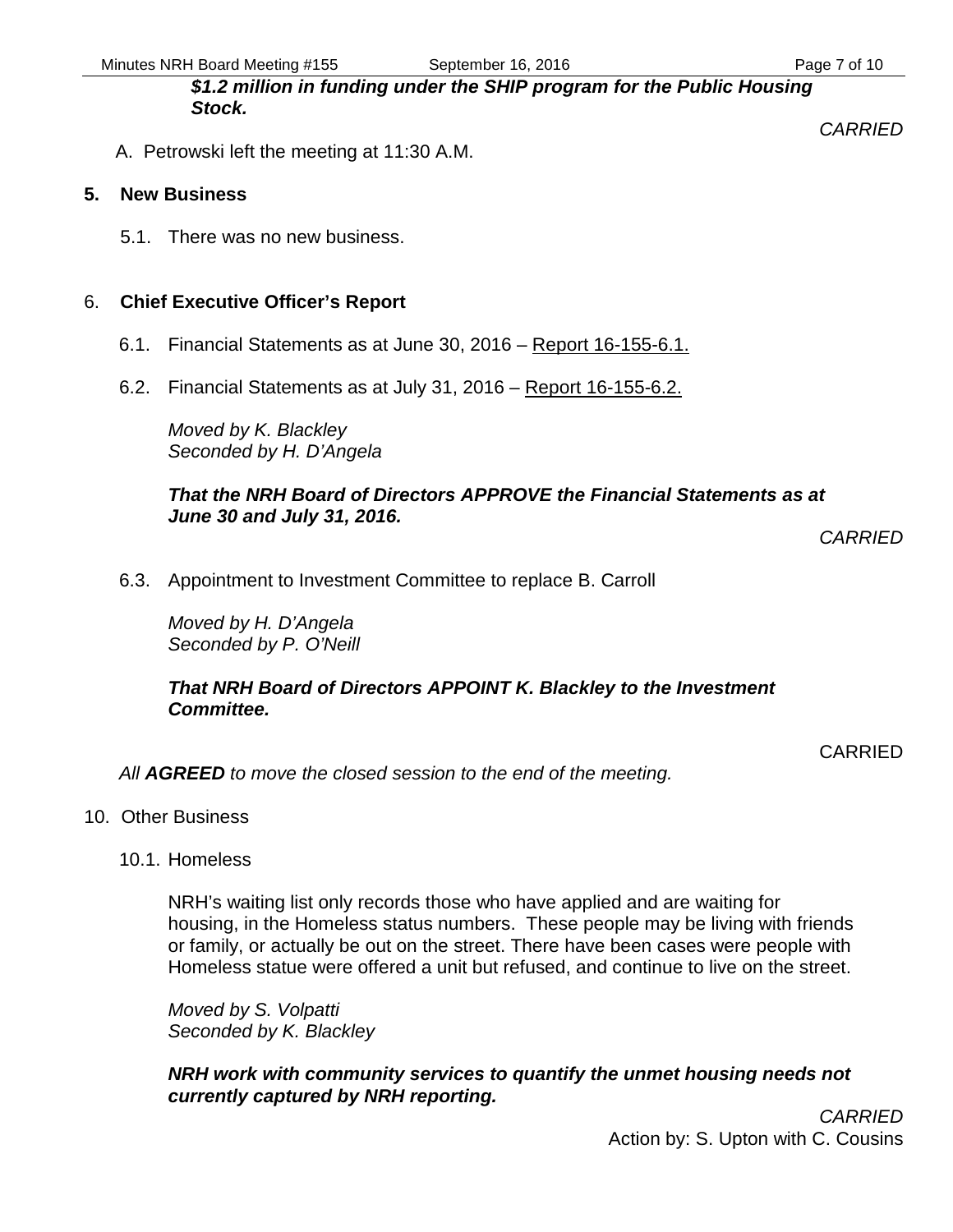#### 10.2. NRH Operating Agreement – Governance Status

H. D'Angela provided an update on a report to Corporate Services Committee at their September 7, 2016 meeting. Region's Legal Department reviewed the past 15 years of NRH governance.

Regional staff were directed to begin consultation with NRH as per the Operating Agreement to negotiate a revised board membership structure as governance status is an identified concern of Council; and to inform NRH that failure to resolve this issue in a manner satisfactory to Council will result in the termination of the Operating Agreement under the 90 day provision.

The direction does not indicate with whom regional staff are to consult. In the past a committee (Operational Agreement Steering Committee) was set up to address any issues.

*Moved by H. D'Angela Seconded by K. Kendrick*

*That the NRH Board of Directors set up a group to work with Regional staff.*

*CARRIED*

10.2. A. *Moved by H. D'Angela Seconded by J. Osczypko* 

*That the NRH Board of Directors ASSIGN P. Grenier and K. Kendrick to work with Regional staff regarding the NRH governance structure.*

*CARRIED*

#### **8. Committee/Advisory Group Meeting Minutes**

8.1. Executive Committee

Minutes of the June 7 & July 11, 2016 meetings were provided for information.

8.2. Investment Committee

Minutes of the August 16, 2016 meeting were provided for information.

*Moved by K. Blackley Seconded by P. O'Neill*

*That the NRH Board of Directors RECEIVE the Executive Committee minutes of June 7 & July 11, 2016 & the Investment committee minutes of August 16, 2016 for information.*

*CARRIED*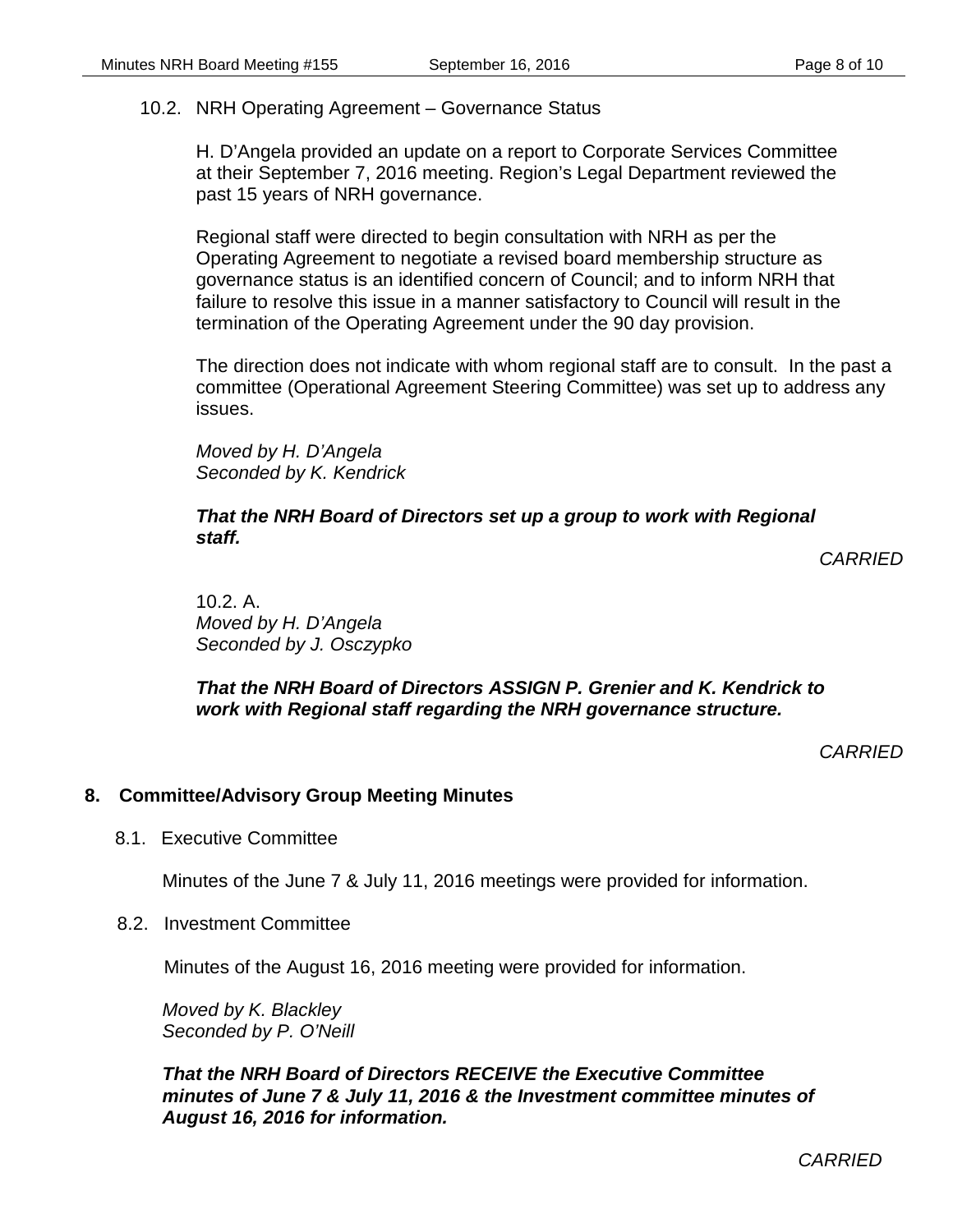### **9. For Information**

9.1. Action Items from Previous Meetings – provided for information

#### *Correspondence/Media*

- 9.2. Media Letter from R. Walton, Regional Clerk, to P. Grenier Chair, re: Extension to the Terms of NRH Board Members.
- 9.3. Letter from R. Walton, Regional Clerk, to P. Grenier Chair, re: Program Delivery and Fiscal Plan (PDFP) for Social Infrastructure Fund Program and Social Housing Improvement Program (SHIP)

*Moved by K. Goka Seconded by S. Volpatti*

#### *That the NRH Board of Directors RECEIVE Correspondence items 9.2. and 9.3. for information.*

*CARRIED*

- 10. Other Business see above
- **7. Closed Session –** 12:10 P.M.

With the exception of D. Woiceshyn, D. White and V. Amato all staff left the meeting.

*Moved by S. Volpatti Seconded by J. Osczypko*

#### *That the NRH Board of Directors MOVE INTO Closed Session to receive information of a confidential nature relating to security of the property of the municipality or local board – Carlton St. Development.*

*CARRIED*

7.b. *Moved by K. Kendrick Seconded by K. Blackley*

*That the NRH Board of Directors RISE with report; and, That staff be DIRECTED to execute instructions provided in closed session.*

*CARRIED*

7.c. *Moved by K. Blackley Seconded by K. Kendrick*

*That the NRH Board of Directors ASSIGN J. Osczypko, J. Hyatt and H. D'Angela to the Development Design Committee.*

*CARRIED*